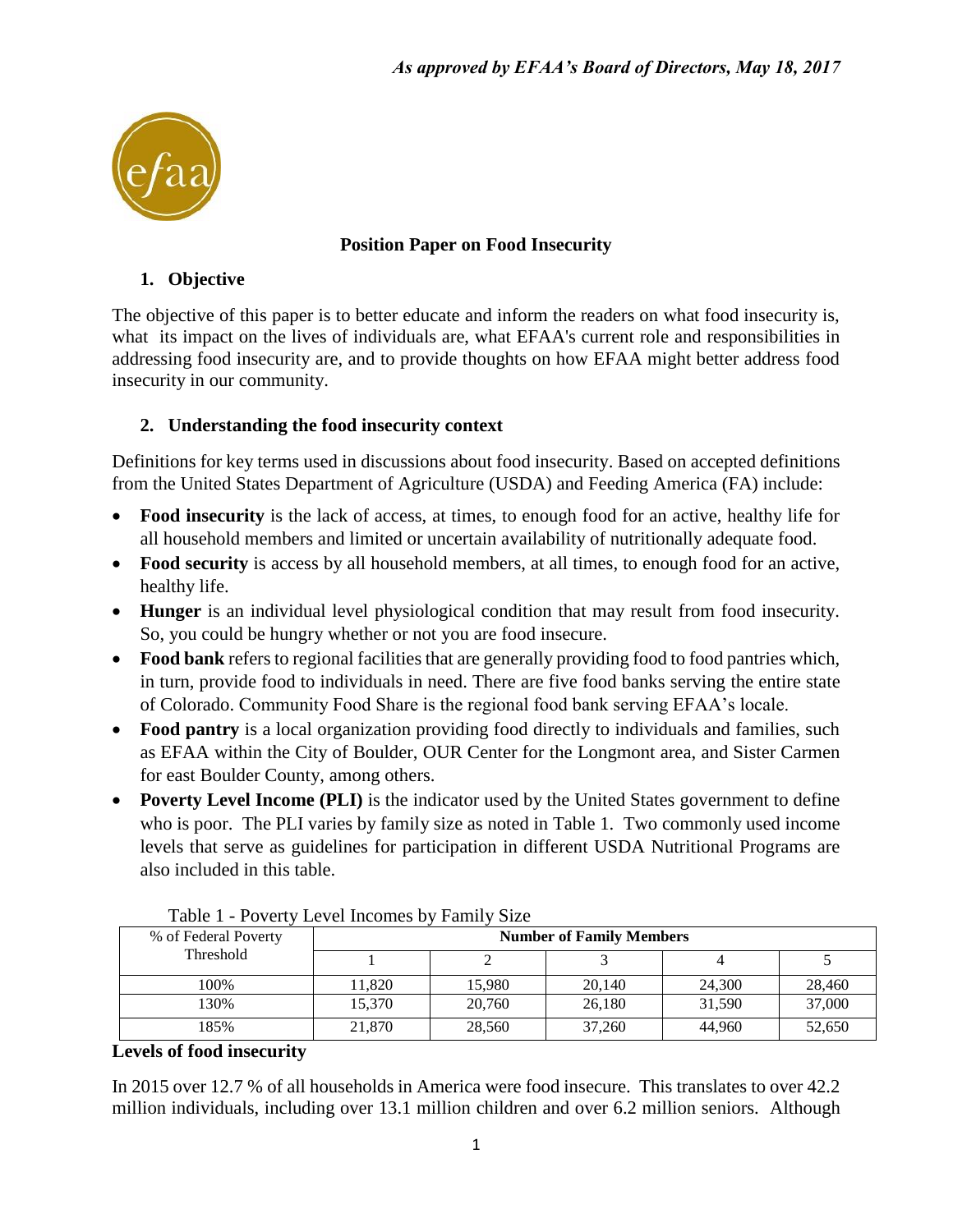the percentage of food insecure households has seen a slight decline since the height of the recession, it is still well above the pre-recession level, as shown in Figure 1.



Figure 1 - Food Insecurity in the United States as a Percent of Households (2005-2014)

The Boulder County community is not immune from food insecurity, with over 13.3% of the Boulder County population being food insecure - over 40,500 individuals, including roughly 10,630 children. This is a higher level of food insecurity than exists, on average, in the state of Colorado (12.9%).

#### **Who is food insecure?**

Food insecurity is directly related to economic insecurity. While we continue to hear that the economy has "improved", for Americans living at the bottom of the income distribution - most of EFAA's participants - it has not improved. A 2014 bulletin from the US Federal Reserve reported that families at the bottom of the income distribution continue to experience substantial declines in average real income and average real net worth since the start of the 2007 recession.

Food insecurity is significantly higher for certain households, as noted in Figure 2. Of note is that the majority of EFAA households fit into these situations; households with children, households headed by a single parent, and Hispanic households. In a recent limited survey of EFAA participants, 59% answered questions that would indicate they are food insecure.

Figure 2 – Household with Higher Rates of Food Insecurity than the National Average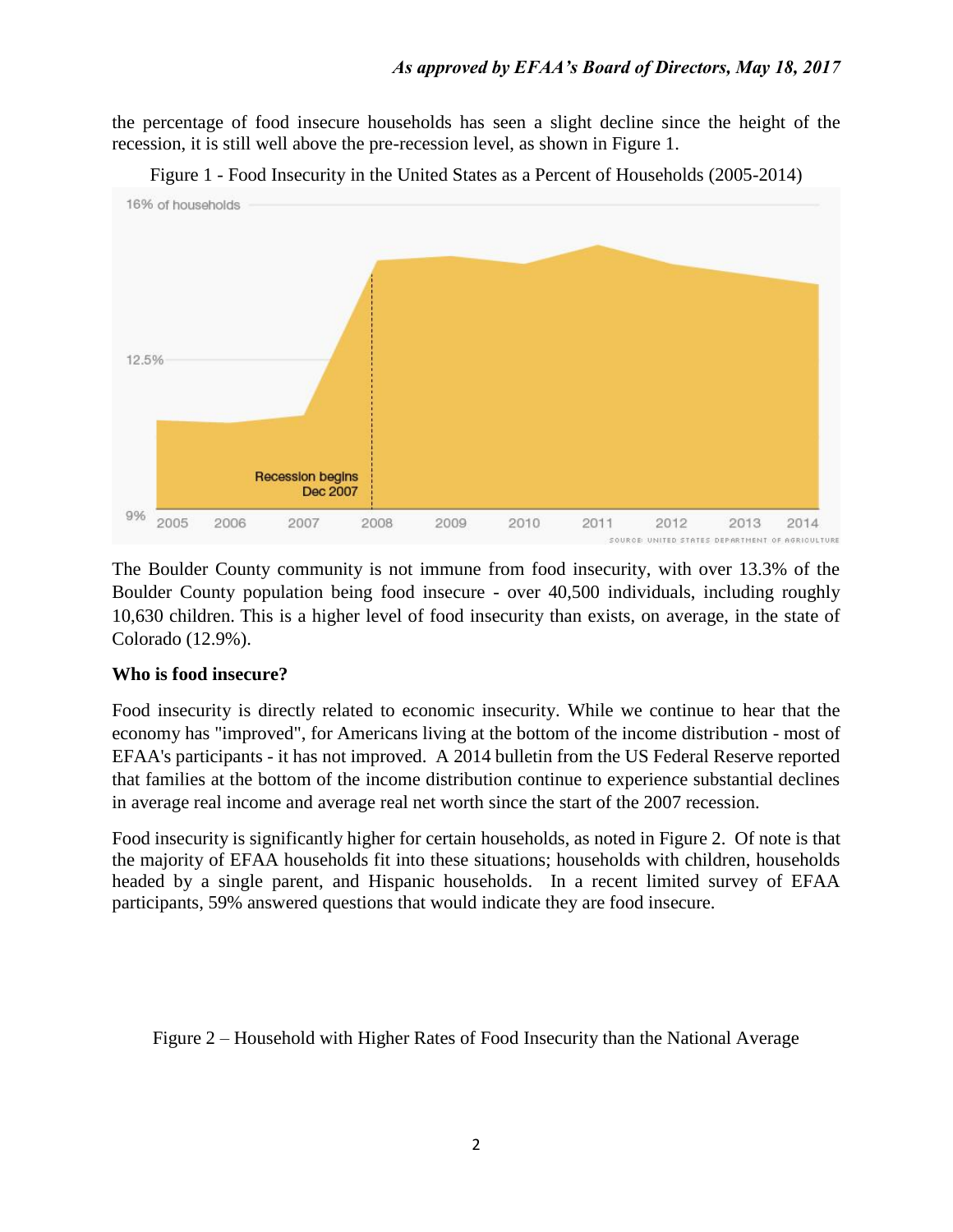## *As approved by EFAA's Board of Directors, May 18, 2017*



#### 3. **Responses to Food Insecurity**

There are a number of programs aimed at addressing food insecurity:

USDA Food Nutrition Programs. Under the purview of the USDA, there are a large number of food nutrition programs aimed at ending food insecurity. In 2015, these programs cost over \$100 billion. These programs are all geared for families with incomes no more than 185% of poverty level income. Table 2 contains a listing of USDA's primary nutrition programs, their allowable income requirements, and the number of individuals served. A brief description of each program is included in the Appendix.

| Program name                                      | Allowable    | Individuals |
|---------------------------------------------------|--------------|-------------|
|                                                   | Income Level | served      |
|                                                   |              | (million)   |
| Supplemental Nutrition Assistance Program (SNAP)  | $<$ 130% PLI | 47          |
| National School Lunch Program (NSLP)              | $<$ 130% PLI | 30          |
| School Breakfast Program (SBP)                    | $<$ 130% PLI | 13.5        |
| Special Supplemental Nutrition Program for Women, | $<$ 185% PLI | 8.8         |
| Infants, and Children (WIC)                       |              |             |
| Child and Adult Care Food Program (CACFP)         | $<$ 130% PLI | 3.7         |
| Summer Food Service Program (SFSP)                | $<130\%$ PLI | 2.6         |

Table 2 - USDA Main Nutrition Programs

Local food distribution and food insecurity programs. In addition to the USDA food nutrition programs, there are a number of very robust feeding programs run through non-profits. Including:

• **Feeding America (FA),** and its network of 200 regional food banks and over 60,000 food pantries provide food annually to over 46 million individuals, including 12 million children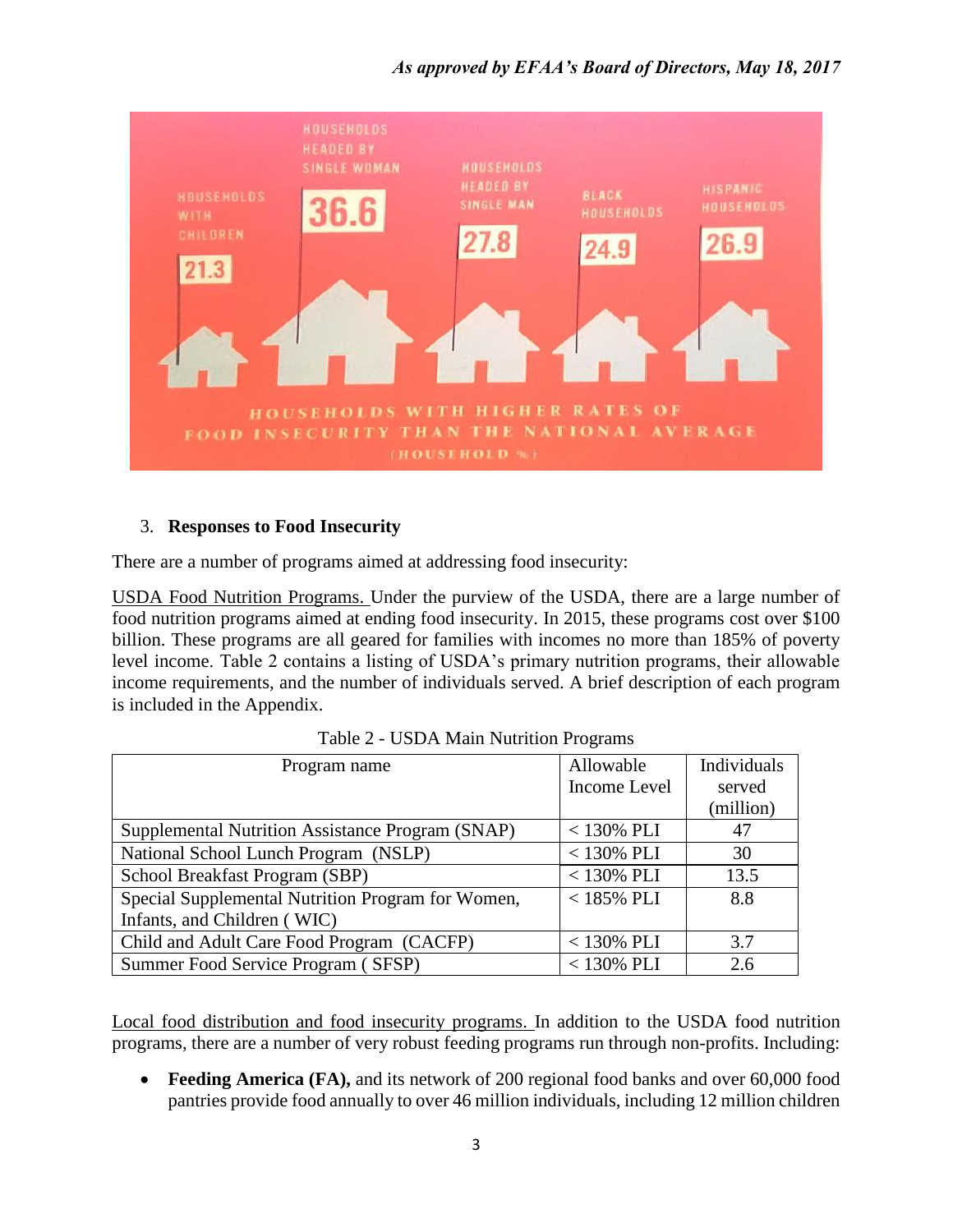and 7 million seniors. Their network is the primary source of food for most all food pantries across the USA. Every four years FA conducts county wide surveys of food insecurity (Map the Meal Gap) which provides the most detailed and comprehensive information on food insecurity at the county level currently available.

- **Community Food Share (CFS)** was founded in 1981 as the FA food bank serving Boulder (and subsequently Broomfield) County. CFS provided over 9.5 million pounds of nutritious food to their member agencies and directly to those in need in FY 2016. CFS obtains nearly 80 percent of their food from local donors, grocery stores and businesses. They obtain the remainder from local food drives, purchases, USDA (TEFAP), and other sources.
- **Local food pantries.** EFAA is one of the main providers of food assistance in the City of Boulder. There are a variety of other entities within EFAA's service area that provide food to those in need. They include one other major food pantry, Harvest of Hope, a small food bank in Nederland and a number of entities providing meals to those in need - primarily homeless individuals. Boulder Food Rescue, a non-profit that collects perishable food from grocery stores on a daily basis in the City of Boulder, provides the food it collects to those serving the needy, like EFAA, or directly to those in need, such as individuals staying at Boulder Housing Partner complexes.
- **Boulder County Department of Public Health**, in collaboration with the Farmer's Market, has instituted a program whereby folks who are enrolled in SNAP can get double the value of their dollars for every purchase they make at the Farmer Markets in Boulder County. The program has been so successful that it is being used as model throughout Colorado and is currently the largest such program in the United States.

## **4. What is the current reality and dynamic relative to food insecurity?**

Food insecurity is a major concern for many Americans, including over 40,500 individuals living in our local community. Food insecurity is not just an issue for those whom have incomes below the poverty level. In Boulder County nearly 40 percent of food insecure individuals live in households with an income above 185% of poverty level income (\$ 44,955 for a family of four).

Only 59 percent of food insecure households across the nation report that they participate in one or more of the federal nutrition programs. Although some of these households would not meet all of the requirements for eligibility, many would. Colorado has typically ranked low in accessing national programs, whether it be for health care or food. In a recent study completed by a number of nonprofits, including the Colorado Center on Law and Policy and Hunger Free Colorado, Colorado ranked 45th in the nation for the percentage of eligible households accessing SNAP benefits and effectively lost out on more than \$680 million in grocery sales due to the low enrollment level. Within the state, Boulder County ranks in the bottom third for enrollment of individual who would qualify for SNAP benefits. A similar picture emerges for other national nutrition programs, such as WIC, NSLP, and others.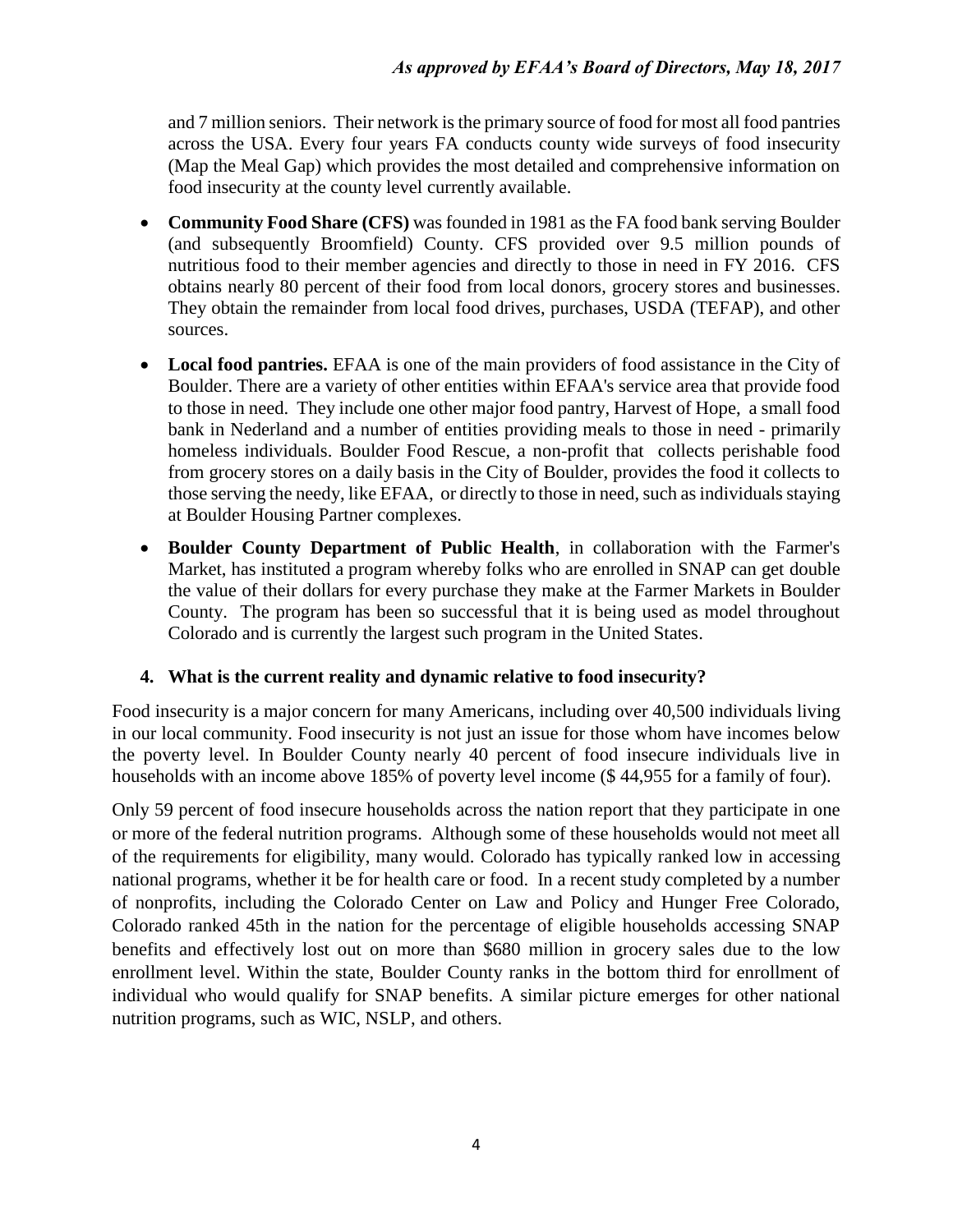There are a lot of barriers that make it difficult for individuals to access existing programs that might meet their nutritional needs. These include:

- **Accessibility**. According to USDA surveys, vehicle access is perhaps the most important determinant of whether or not a family can access affordable and nutritional food. Food choices may be constrained by limits on how much can be carried when walking or using public transit or if someone is home bound. Proximity of the food pantry to those in need and to public transportation can be a barrier. The inability to communicate in the same language can be a barrier.
- **Stigma.** There is still a real and perceived stigma experienced by those who are receiving benefits. This is often the primary reason cited for why school backpack programs do not work as well as they might. Children feel stigmatized if they are viewed by their peers as being in need.
- **Food pantry practices**, such as operating hours, shopping frequency, food quality and quantity, culturally acceptable food, required paperwork, special dietary needs, and such can all be barriers to food insecure individuals obtaining the nutritional food they need.
- **Disability**. Physical or mental disabilities can make it difficult for folks to obtain the quantity and quality of nutritional food they need.
- **Awareness**. If people are not aware of the existence of a food pantry or of programs that they can benefit from they cannot effectively access these services.
- **Fear**. Some households, including immigrants, have concerns about how applying for government benefits may impact their immigration status.
- **Eligibility**. Many households experiencing food insecurity do not qualify for government benefits due to their income or assets being over the allowed maximum.

# **5. Responses to food insecurity – EFAA's role**

EFAA's food pantry distributed over 638,000 lbs of food at a value of \$1,098,000 to over 1,700 unduplicated households in FY2016. EFAA's food pantry is a member agency of CFS and typically obtains around 60 percent of the food they distribute from CFS. The remaining food comes from individual donations, food drives, and food picked up from grocery stores (35%) and from purchases (5%). In FY 2016 (by pounds) 31% of food distributed was fresh produce, 34% was dairy, and 12% was protein (meat, beans, etc.). The remaining 23% was made up of canned goods, grains, dry beans, breads and desserts.

EFAA has conducted a number of surveys of our participants over the years on their needs, wants, and preferences. In general respondents have provided EFAA positive marks on the quality and quantity of food we have available and the freedom they have to select what they desire. They have also been positive on the overall shopping experience. Priorities for types of pantry food have not changed much with the most desired pantry items being protein (particularly meat), dairy (particularly milk), and fresh fruits and vegetables. EFAA typically does not have enough meat and milk to meet the wants or needs of all participants but generally has enough fresh fruit and vegetables.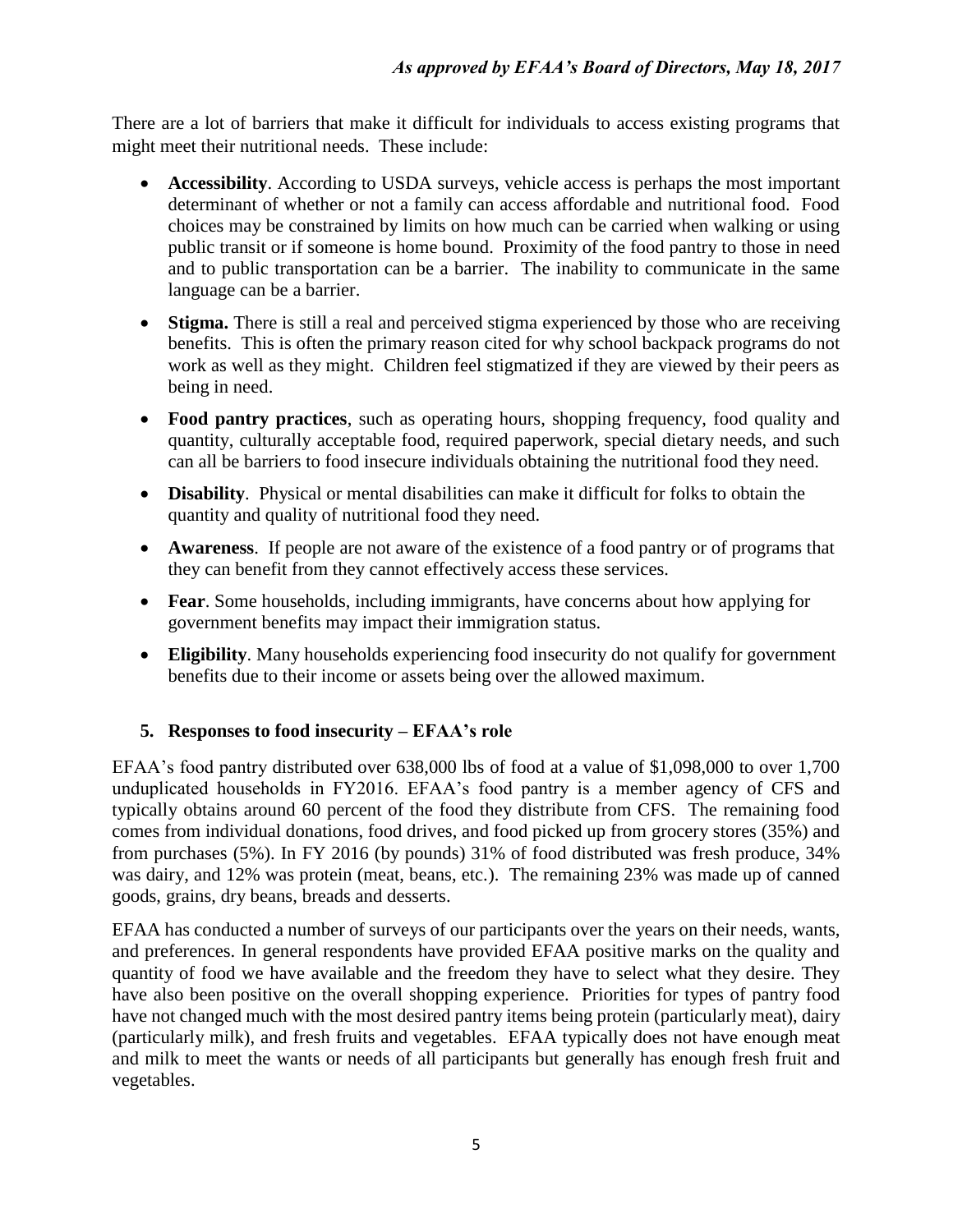Respondents have consistently indicated that they would like to shop more frequently (weekly), that they have some type of dietary need or restriction, and that they would like to see more diverse food consistent with their respective cultures.

In EFAA's most recent survey (Hunger Free Colorado Survey - April 2016), a very large proportion of the participants who completed the survey reported being food insecure, despite having access to our food pantry. Over half worried that food would run out before they could obtain more. Forty-two percent stated that they ran out of food before they could obtain more. Thirty percent had to skip a meal so that someone else in the household could eat. Twenty-one percent went to bed hungry.

EFAA has recognized that they can play a larger role in ending food insecurity and is taking steps to address food insecurity for its target population. EFAA recently formalized a program to help assure that participants are all accessing the full range of benefit programs available to them - with an initial focus on SNAP benefits. They have created a Food Pantry Work Group to look at what can be done through our food pantry to better meet participants' needs. Currently Boulder County Healthy Kids and Adults work on site at EFAA two days each month to enroll and recertify households and to answer questions about government benefits.

#### **6. Community challenges in food insecurity**

Continued economic insecurity among lower-income households. Stagnant lower-income wages combined with rapidly rising housing and childcare costs put the squeeze on household budgets. Carving out enough money to ensure consistent and nutrition food is a challenge for thousands of families in Boulder County.

Improving the quantity and quality of food available to food insecure households. Food pantries like EFAA play a vital role in supplementing access to food and stretching household resources. Policies and physical investments will be needed to increase the donated food stocks, quality of food and alignment with participant preferences.

Potential changes to the Federal food safety net. With the bulk of food assistance coming from the Federal level, in particular through food stamps and school feeding programs, current conversations about changes to the Federal safety net could have significant implications for food insecurity at the local level. Any decrease in Federal support will put pressure on local agencies to fill in gaps.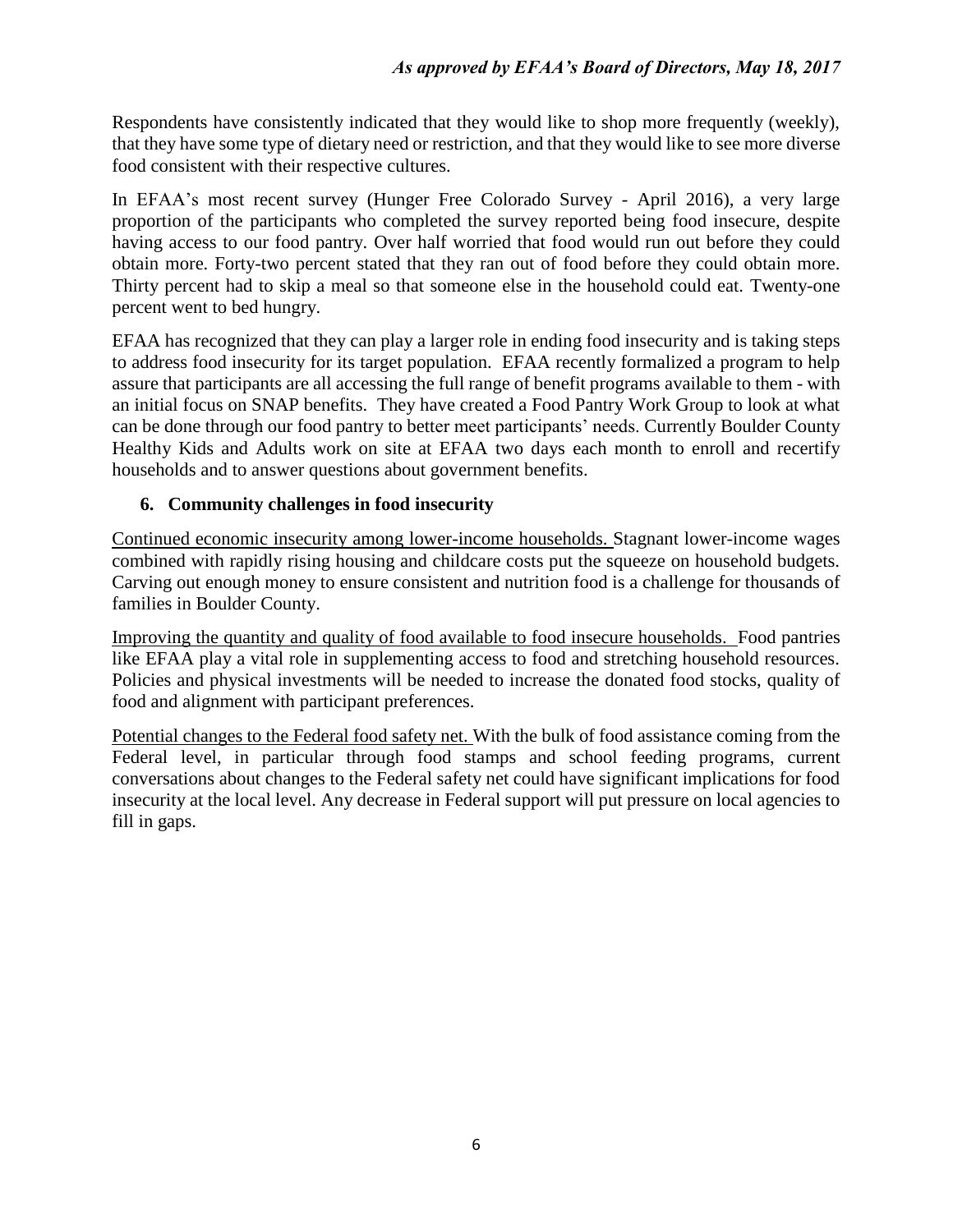# **References**

A Plan of Action to End Hunger in America. October 2015. Food Research and Action Center.

A Potential Decline in Life Expectancy in the United States in the 21st Century. The New England Journal of Medicine. March 17, 2005. S. Jay Stansky, PhD., et al

America's Youngest Outcasts - A Report Card on Child Homelessness. American Institutes for Research and The National Center for Family Homelessness. November 2014. Bassuk, EL; Decennia, CJ; Beach, CA; and Berman, F.

Access to Healthy Food and Why it Matters : A Review of the Research. Funded by Policy Link and The Food Trust (2014). Judith Bell, MPA; Gabriella Mora, MPH; Erin Hagan, MBA,PhD; Victor Rubin, MCP,PhD; and Allison Karpyn, PhD.

Association Between Household Food Insecurity and Annual Health Care Costs. Canadian Medical Association Journal (2015). Valerie Tarsus PhD, Joyce Cheng MSc, et al.

Children's Life Expectancy Being Cut Short by Obesity. The New York Times. March 17, 2005.

Food Insecurity and Health Outcomes, Health Affairs, November 2015, Craig Gundersen and James P. Ziliak.

Food Insecurity is Associated with Chronic Disease Among Low Income NHANES Participants. The Journal of Nutrition. February 2010. Hillary K. Seligman, Barbara A. Larson, and Marget B. Kushel.

Food Security, Poverty, and Human Development in the United States. Annual New York Academy of Science (2008). J.T. Cook and D.A. Frank.

Health Concerns and Behavior Challenges Resulting from Inconsistent Access to Food. Michigan State University Extension. July 19, 2013. Denise August.

Household Food Insecurity:Association with At-Risk Infant and Toddler Development. Pediatrics. January 2008. R.Rose-Jacobs, et al.

Household Food Insecurity is Positively Associated with Depression Among Low-Income SNAP Participants and Income-Eligible Nonparticipants. Journal of Nutrition. March 2015. C,W, Leung, et al.

Household Food Security in the United States in 2015, US Department of Agriculture Economic Research Service, September 2016. Alisha Coleman-Jensen, Matthew P. Rabbitt, Christina Gregory, and Anita Singh.

Human Services Gap Map : Colorado Center for Law and Policy.

Map the Meal Gap - 2015. Feeding America.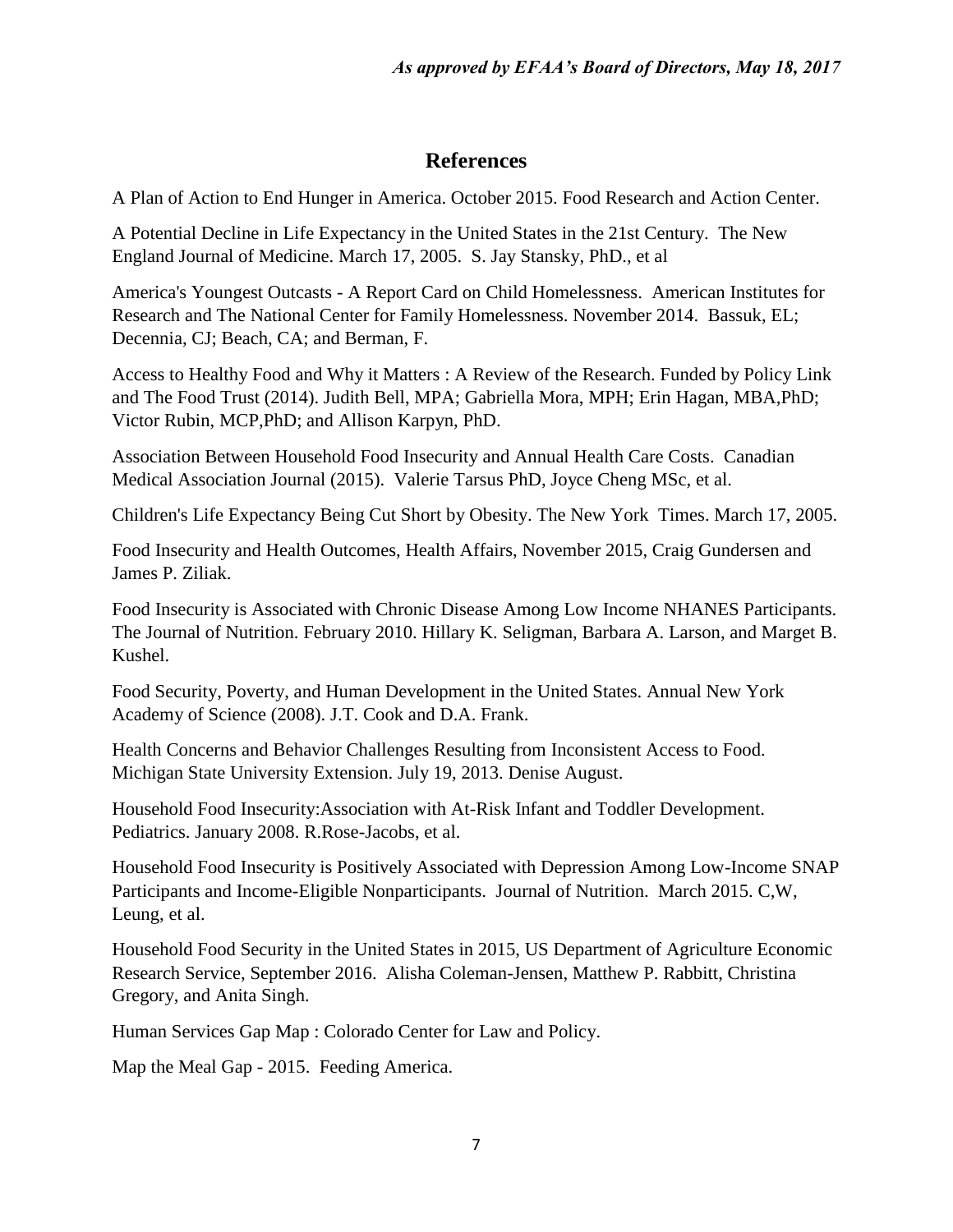Measuring the Effect of SNAP Participation on Food Security. USDA Food and Nutrition Service, Office of Policy Support, August 2013. James Malik, Jim Ohls, Lisa Dragonet, Laura Castner, and Betty Saules.

Obesity, Diets, and Social Inequalities. Nutrition Review, 67 (supplement), 536-539, A. Drewnowski (2009).

The Grocery Gap: Who Has Access to Healthy Food and Why it Matters. Policy Link and The Food Trust (2010).

Thrifty Food Plan, 2006 (CNPP-19). United States Department of Agriculture Center for Nutrition Policy and Promotion. Carson, A.; Lino, M.; Juan, W-Y.; Hanson, K.; and Basiotis, P.P.

What We Eat in America 2009-2010. United States Department of Agriculture and Department of Health and Human Services. National Health and Nutrition Examination Survey.

Why Low-Income and Food Insecure People are Vulnerable to Obesity. Food Research and Action Center.

# **Appendix**

The following are additional pieces of information that may be of interest and that are either referenced in the main text or contained in the listed references.

**Current Population Survey (CPS).** A nationally representative survey conducted by the US Census Bureau for the Bureau of Labor Statistics providing employment, income, food insecurity, and poverty statistics. According to CPS, food secure individuals spend an average of \$58.29 per week on food (\$2.79/meal). This translates to \$233 per week and \$1,010 per month for a family of four. On national level food insecure individuals report needing an additional food budget of \$16.28 per week.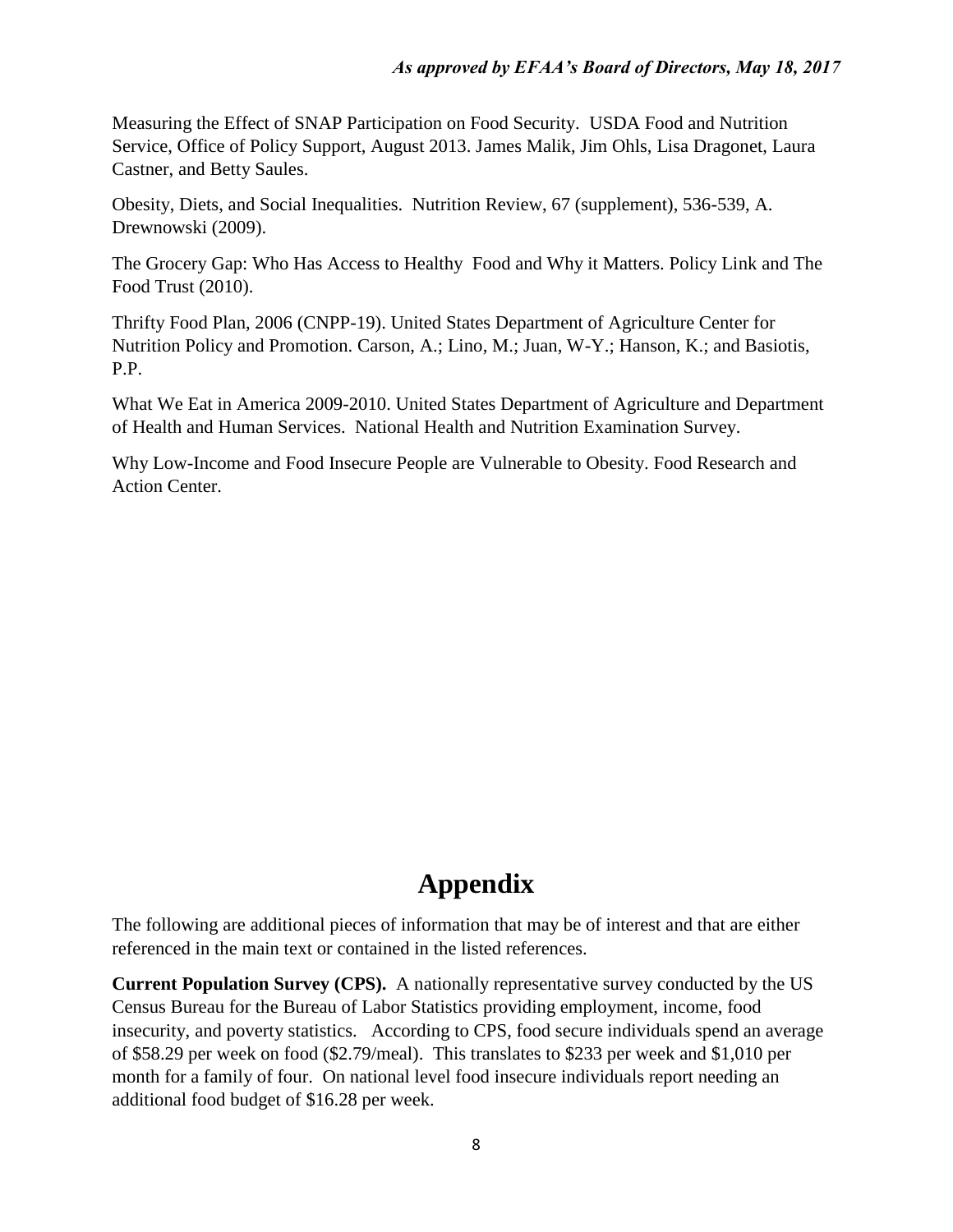**Obesity.** Today about one in three American kids are overweight or obese. The prevalence of obesity in children more than tripled from 1971 to 2011. Among children today, obesity is causing a broad range of health problems that were not previously seen until adulthood. These include high blood pressure, type 2 diabetes, and elevated blood cholesterol levels. Obesity is such that this generation of children could be the first in the history of the United States to live less healthful and shorter lives that their parents (Olshansky, et al).

**Map The Meal Gap.** This is Feeding America's means to determine the number of food insecure individuals within a specified area. They use a model that has been calibrated with national level survey data, including such items as unemployment, poverty, home-ownership, income, and race. Using local demographics they can then use the model to estimate the number of food insecure individuals for that area. Every four years they do their own on the ground research to attempt to confirm the model results. Using local costs for a meal they use another model to calculate the annual food budget shortfall. According to Feeding America, the annual food budget shortfall in Boulder County is around \$24 million.

**Thrifty Food Plan (TFP)** is one of several food plans developed by the USDA Center for Nutrition Policy and Promotion. It serves as a national standard for a nutritions diet at minimal costs. It also serves as the basis for SNAP allotments. For different age groups they have determined how many pounds of what foods should be eaten to meet nutritional needs at the lowest cost. For instance, for individuals in the 19-50 year age bracket they would suggest that their diet, by weight, include 8% grains, 22% vegetables, 17 % fruit, 34% milk products, 13% meat/beans, and 6% other. For a family of four with two elementary school aged kids this would translate to around 131 pounds of food per week.

**USDA Grocery and Meal Programs**. The following provides some additional information on major programs:

- **SNAP** is the largest of 15 domestic nutrition assistance programs under the purview of the USDA. In 2015 this program provided food to over 47 million individuals (20.4 million children) at a cost of \$74 billion. Eligible participants must be US citizens or legal residents that have been in the country for five years. Cannot have assets of more than \$2,250 in the bank, \$3,250 for seniors. Children may be eligible even if parents are not. SNAP, formerly known as the food stamp program, is a "grocery benefit program" where folks qualify for receipt of a defined amount of money that is added to an electronic benefits transfer EBT card each month. The amount of money is based primarily on income - lower income translates to higher benefit. The money can only be used for groceries (i.e. not toiletries or prepared meals, for instance). The average national benefit is \$126 per person per month and the maximum a family of four can receive is \$632 per month.
- **WIC** is for pregnant, postpartum, and breast feeding mothers and children under the age of five. No immigration requirements. In 2012 WIC benefits were provided to 2.1 million women, 4.7 million children, and 2.0 million infants. WIC is a "grocery benefit program" that provides supplemental food, health care referrals, and nutrition education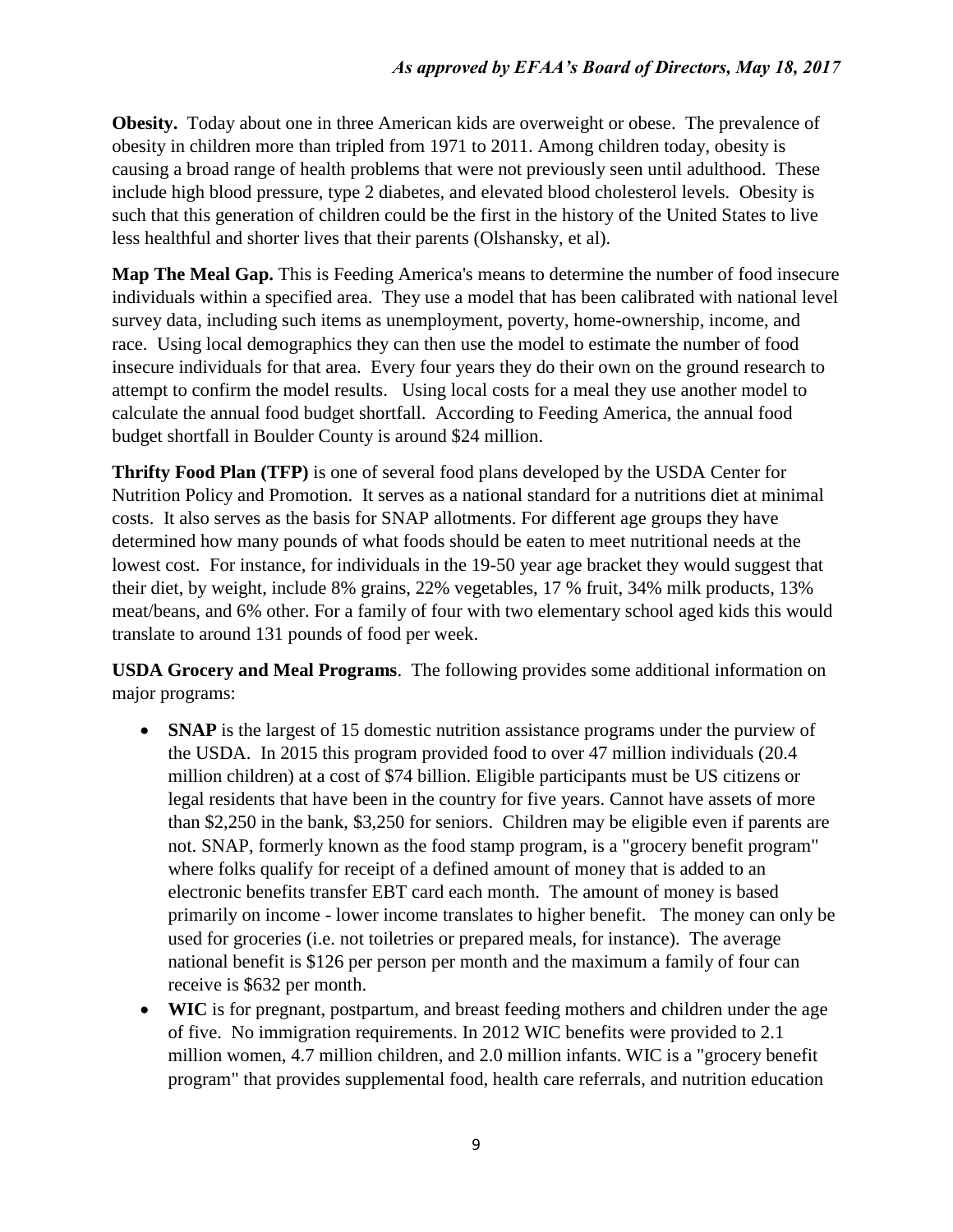for low-income women, infants, and children up to the age of five. It is accessed each year by over 50% of all children born in the USA.

- **NSLP** provided free and reduced lunches to over 30 million children in 2015 at a cost of \$12.6 billion. NSLP and the School Breakfast Program (SBP) are meal programs that provide free and reduced meals to school children. In the 2015-16 school year, 14,618 children in Boulder County schools (28% of all children) participated in these programs, Meals are free for children from families with income less than 130% PLI and are reduced for children from families with income between 130-185% PLI.
- **SBP** is similar to NSLP in operation with a key difference that qualifying schools can apply for universal coverage in which all children would receive breakfast at no cost. Breakfast is served during their first class. In 2015 13.5 million children were served at a cost of \$3.7 billion.
- **CACFP** served over 3.7 million children and adults in 2015 at a cost of \$3.1 billion. The program is patterned after the NSLP with an open site concept similar to the universal breakfast option. CACFP provides meals and snacks to children at family day care homes, child care centers, homeless shelters, and after school programs, and to older or functionally impaired adults at adult day care centers.
- **SFSP** served over 2.6 million children during the summer of 2015 at an annual cost of \$490 million. It is administered similar to the CACFP. In the summer of 2015 there were 4 open and 8 closed sites in Boulder County. SFSP meets a vital need for families who count on schools to provide lunch during the school year as they do not have funds to meet their children's lunch needs over school breaks.
- **The Emergency Food Assistance Program TEFAP** provides actual food to States who contract with Food Banks who provide food to individuals in need. This is generally high value food like nuts, dried fruit, juice, whole wheat grains, and frozen meat.
- **Commodity Supplemental Food Program (TEFAP)** provides food each month to qualifying low-income adults over the age of 60. This consists of a box of nonperishables and a block of cheese.

**Food Pantry Work Group.** The following are some current thoughts on issues that the food pantry work group may be addressing as we operationalize our strategic plan.

- 1. Update our nutritional guideline and develop a new operational guideline to implement recommendations.
- 2. Determine level of effort to be spent to ensure we reach all food insecure households in our target population.
- 3. Determine what role we will play in ending food insecurity in our target population.
- 4. Train our food pantry volunteers so that they may better understand the nutritional value of the foods we have and may better assist participants in making food choices.
- 5. Train participants in the importance of nutrition for themselves and their family